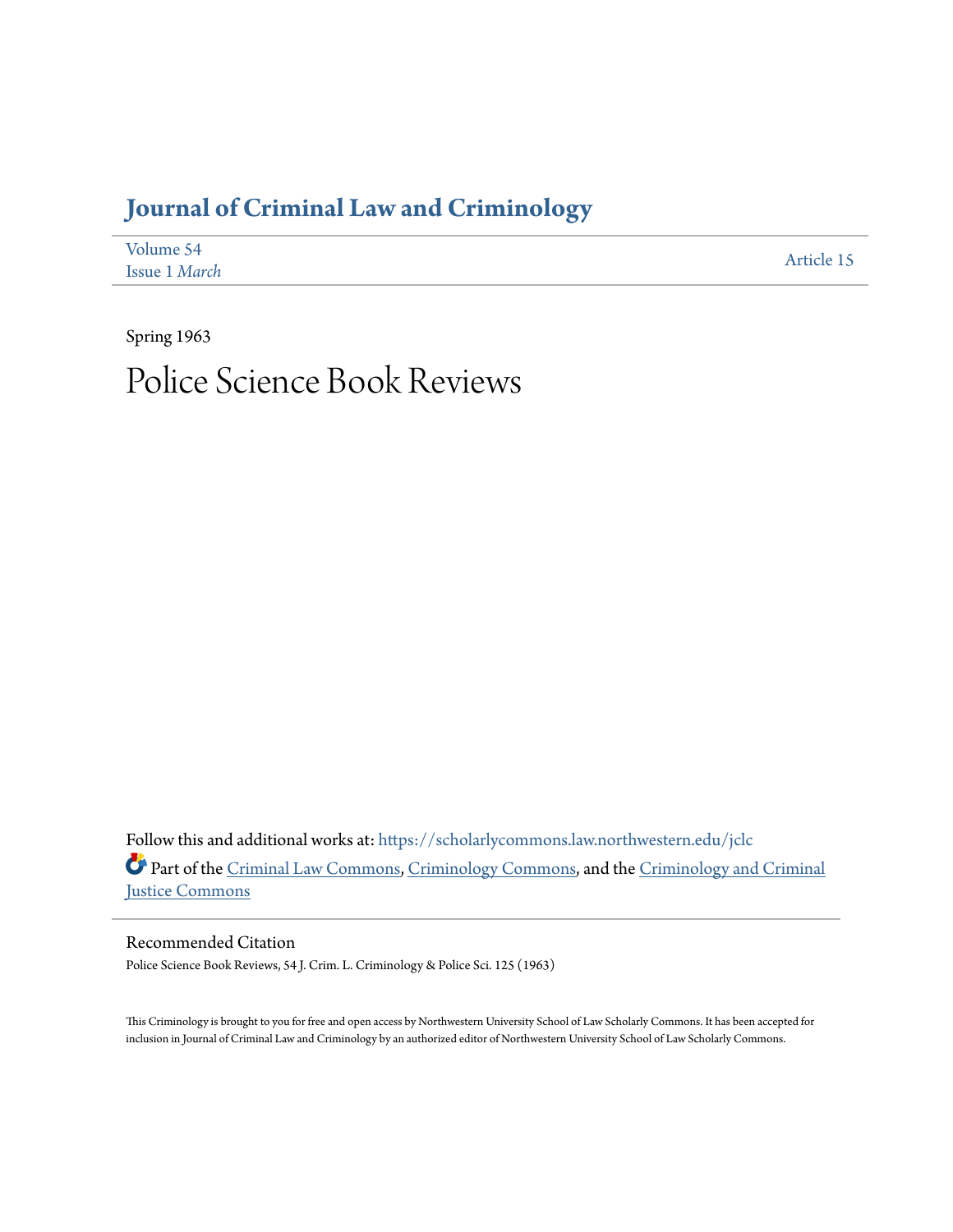## Edited **by**

## Richard **L.** Holcomb\*

**THE MUDEEER AND HIS** VICTIM. **By** *John M. Macdonald,* Charles C Thomas, Publisher, Springfield, fllinois, 1961. **Pp.** XIV, 420. \$10.50. Written by the Chief of Forensic Psychiatry of the University of Colorado School of Medicine, this volume seeks to present a nontechnical, comprehensive survey of the various aspects of criminal homicide. Since, as Dr. Macdonald explains, the book is directed to the intelligent reader who is not familiar with the language of the lawyer and the psychiatrist, nontechnical terms have been used as much as possible although an attempt has been made to avoid the evil of oversimplification. Psychiatric examinations of over one hundred murderers, the majority of which were made for the District Courts of Colorado, form the background of the personal experience of the author, but he states that he has also "drawn very heavily on experts from many sources" and emphasizes that "our knowledge is imperfect and much research is yet required if we are to understand and control the mainsprings of murder." Dr. Macdonald believes, however, that if "this book arouses greater concern over the tragedy of criminal homicide and stimulates greater attention to preventive measures, it will have served a useful purpose."

Using many case histories to illustrate the nature and magnitude of criminal homicide, the author ranges over many aspects of his highly complex subject. He begins with an analysis of the problem of murder, then describes some of the types of murderers and their victims, introduces the reader to the psychology and psychiatry of murder, touches upon some of its legal aspects, and concludes with a discussion of the prevention of criminal homicide. The book closes with a chapter on homicide in fiction by Dr. Stuart Boyd, Associate Professor of Psychology, New Mexico Highlands University.

Although Dr. Macdonald seeks a comprehensive view of his subject, he frankly recognizes the great complexity of the problems with which he deals, turns to legal and sociological, as well as psy-

\* Chief, Bureau of Police Science, Institute of Public Affairs, State University of Iowa, Iowa City.

chiatric, sources for his information, and writes cautiously regarding the relationship between criminal homicide on the one hand and the business cycle, mass media, religion, and alcohol on the other. Nevertheless, the core of his treatment is psychiatric and therefore often suffers from the weaknesses of this approach. These weaknesses are dearly revealed, for example, in his uncritical use of the term "psychopath," which has been rejected as of little value by some writers of his own profession, and by his unrestrained advocacy of the Durham Rule as a substitute for the M' Naghten Rule in criminal cases involving the defense of insanity. Actually the Durham Rule has not only greatly confused the law on mental disease and criminal responsibility since it was adopted in the District of Columbia in 1954, but has been repudiated in over a dozen jurisdictions, including several federal circuits, where it has been submitted. The real difficulty, of course, lies not in the law's indifference to science, but in the lack of medical and psychiatric knowledge of mental disease, much of which remains a mystery despite the bombastic avowals of great progress by some psychiatrists. Furthermore, the author, like so many other psychiatrists, fails to understand the importance of the principle of legality, which has been establis<sup>t</sup> ed to protect the offender against the arbitrary use of power by those in authority. Thus, in recommending a completely indeterminate sentence system, under which the exact time of the prisoner's release is to be decided by a board of parole, he bluntly states: "Just as the insane person remains in a mental hospital until he is well enough to be discharged, so the criminal offender should remain confined until it is reasonably safe for society to set him free." And yet despite this recommendation, and apparently unaware of the inconsistency of his position, he makes this damaging admission a few paragraphs later: "Unfortunately, psychiatry lacks reliable predictive techniques, and it is not always possible to predict, with any degree of confidence, the future career of an individual offender."

At times this book is interesting and stimulating, but often it is dull and heavy, facts piling up with no integrating principle to make them meaningful